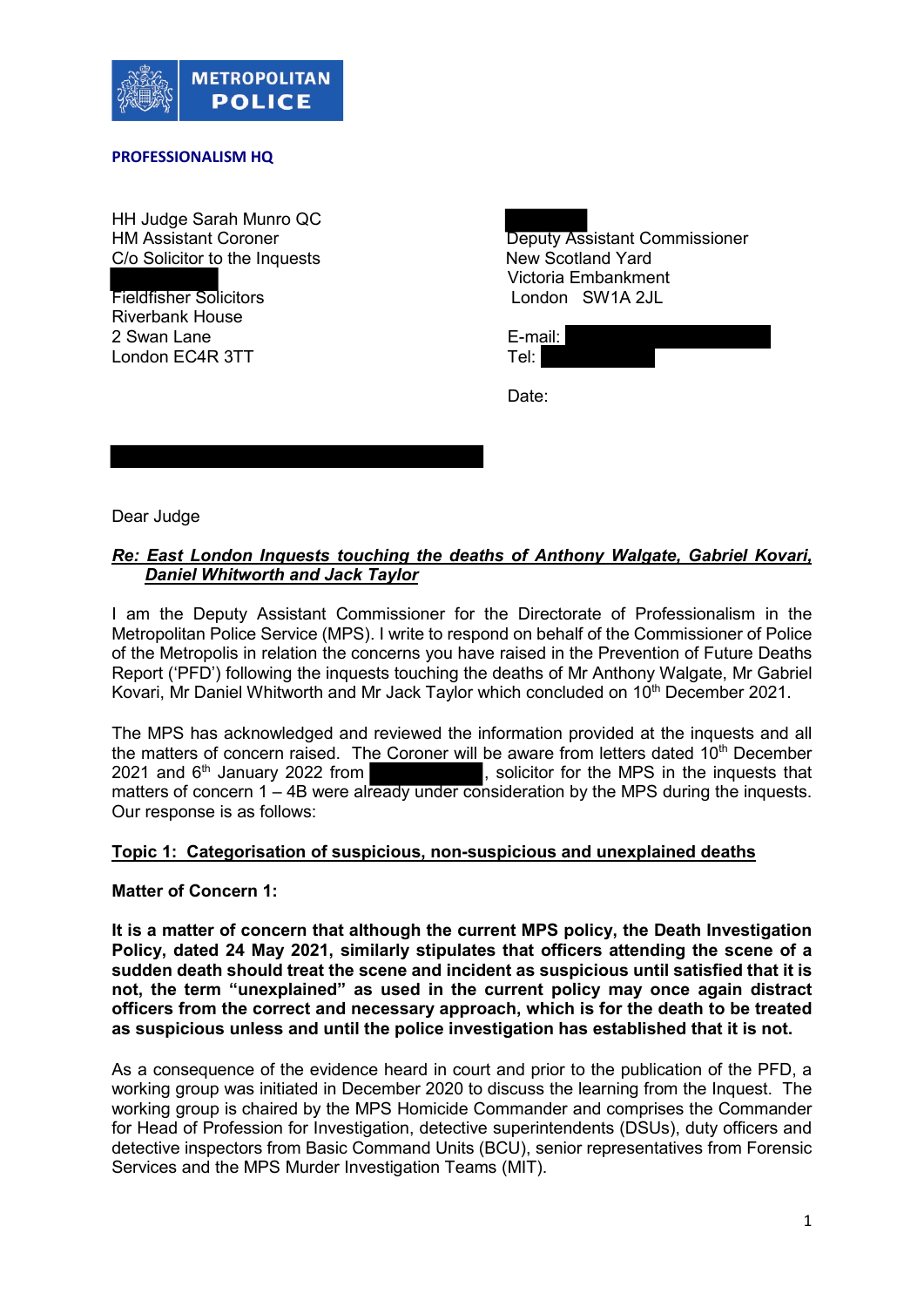This working group has agreed four new classifications so as to provide absolute clarity to officers responding to and investigating deaths. They are:

- 1. **Expected death**  Where there is medical diagnosis and a medical practitioner is able to sign a Medical Certificate of Cause of Death.
- 2. **Unexpected death - investigated and not suspicious -** Where the death was sudden and not expected. Police have attended and carried out an investigation. Evidence is available to indicate there is no third party involvement.
- 3. **Unexpected death - under investigation -** Where the death was sudden and not expected. Police have attended and carried out an investigation. Investigations are unable to confirm that there was no third party involvement and further investigation is required.
- 4. **Homicide -** Where the death was sudden and not expected. Police have attended and carried out an investigation. In all likelihood there is third party involvement or there is obvious evidence of homicide.

Following the working group and agreement through consultation, these classification changes will be presented to the Front Line Policing (FLP) Chief Officer Group (COG) for approval. Once agreed, a policy change will be instigated and the MPS will embed these changes across the whole organisation by  $30<sup>th</sup>$  June 2022.

# **Topic 2: Interaction between specialist homicide investigators and BCU officers**

## **Matter of Concern 2A:**

## **It is a matter of concern that the current policy framework guiding decisions on primacy still lacks clarity.**

The working group referred to above has clarified that the following shall be the investigative response for death investigations:

- **Unexpected death - investigated and not suspicious -** Uniformed officers shall attend the scene and complete an investigation into the circumstances of the death. A Duty Officer is a uniformed inspector responsible for area policing during a tour of duty. It is the Duty Officer's responsibility to request support from the local BCU Criminal Investigation Department (CID), should this be required. The Duty Officer must also consider utilising Forensic Services to recover forensic material and evidentially record the scene. The Duty Officer is responsible for ensuring that a report for the Coroner, covering the four coronial inquest requirements, is completed.
- **Unexpected death - under investigation -** When the initial investigation cannot determine third party involvement, the CID will have the responsibility to conduct the investigation. A Senior Investigating Officer (SIO) is to be appointed, this must be the rank of a Detective Inspector or above. The attendance or advice of the Homicide Assessment Team (HAT) is to be considered at this stage by the SIO. It is the responsibility of the SIO to ensure that Forensic Services attend the scene. Forensic Services are responsible for the retrieval, recovery and recording of forensic material, maintaining integrity and continuity of exhibits and ensuring that they are submitted in alignment with an agreed forensic strategy.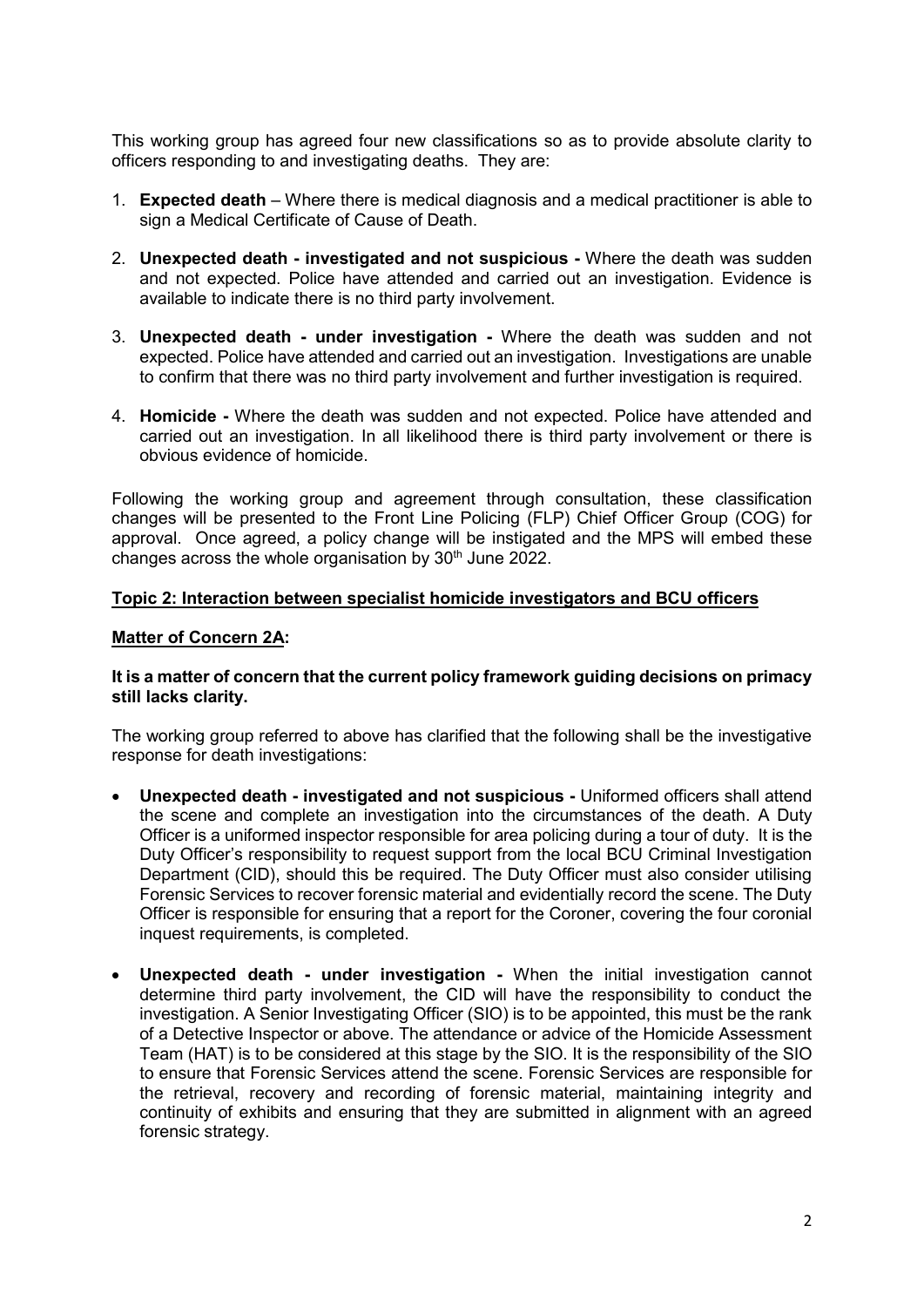A Crime Scene Manager / Operational Forensic Manager will be able to assist in deciding upon the cause of death along with ensuring that no forensic evidence is compromised. The BCU Detective Chief Inspector (DCI) holds overall responsibility for the investigation and must ensure effective action management and oversight making sure that regular reviews are completed. The BCU DCI is also responsible for the tasking of any MIT resources that have been provided in support of the BCU. The DCI shall report direct to the BCU Detective Superintendent (DSU) on the review process and any outcomes. When the threshold is met to show that in all likelihood there was third party involvement in the death, it is for the BCU DSU, in conjunction with the Borough Forensic Manager (BFM), to determine the rationale to be presented to the MIT. The DSU, will agree the handover and decide on MIT/BCU resource responsibilities and the MIT will appoint an SIO. In the event of disagreement regarding the BCU's rationale regarding primacy it is to be escalated to the Commander of the Homicide Command whose decision is final.

• **Homicide -** In the event that there is obvious evidence of homicide following BCU initial attendance, the MIT will take primacy as soon as practicable. If following an investigation the evidence indicates in all likelihood there was third party involvement, the MIT will assume primacy and appoint a SIO at the earliest opportunity and within one working day. In both circumstances, a Crime Scene Manager / Operational Forensic Manager will assist with the decision on the cause of death along with ensuring that no forensic evidence is compromised.

These investigative response clarifications are now to be presented to FLP COG for approval. Once agreed, these will be incorporated in the MPS Death Investigation Policy following a corporate governance process which will include consultation with stakeholders. It is anticipated that publication of this policy and the implementation and embedding of these changes across the MPS, will take place by 30<sup>th</sup> June 2022. This time is required to not only allow for the changes required to the MPS' Death Investigation Policy and to be reviewed by the Frontline Policing Chief Officer Group.

# **Matter of Concern 2B:**

**It remains a matter of concern that there is a lack of clarity surrounding the levels of support that can be expected from the specialist homicide investigators and crime scene managers or other forensic practitioners in the investigation of deaths where primacy remains with the BCU.**

Presently there is no formal lesson plan or training provided to staff in relation to the levels of support that they can expect to receive from specialist homicide investigators, crime scene managers or other forensic practitioners in the investigation of deaths, which remain on BCU for progression.

Currently informal inputs are provided on the Detective Constable (DC), Detective Sergeant (DS) and Detective Inspector (DI) courses by the MPS Training Unit personnel as a direct consequence of the East London Inquest touching the deaths of Anthony Walgate, Gabriel Kovari, Daniel Whitworth and Jack Taylor. However these inputs need to be formalised.

The MPS Training Unit, Specialist Crime, Major Investigation Teams, Forensic Services and Front Line Policing shall collectively design a formal lesson plan and present this to the Training Design Team for inclusion in the DC, DS, DI and SIO training. This will be led and co-ordinated by the Head of Profession for Investigation with an anticipated delivery date by the end of June 2022.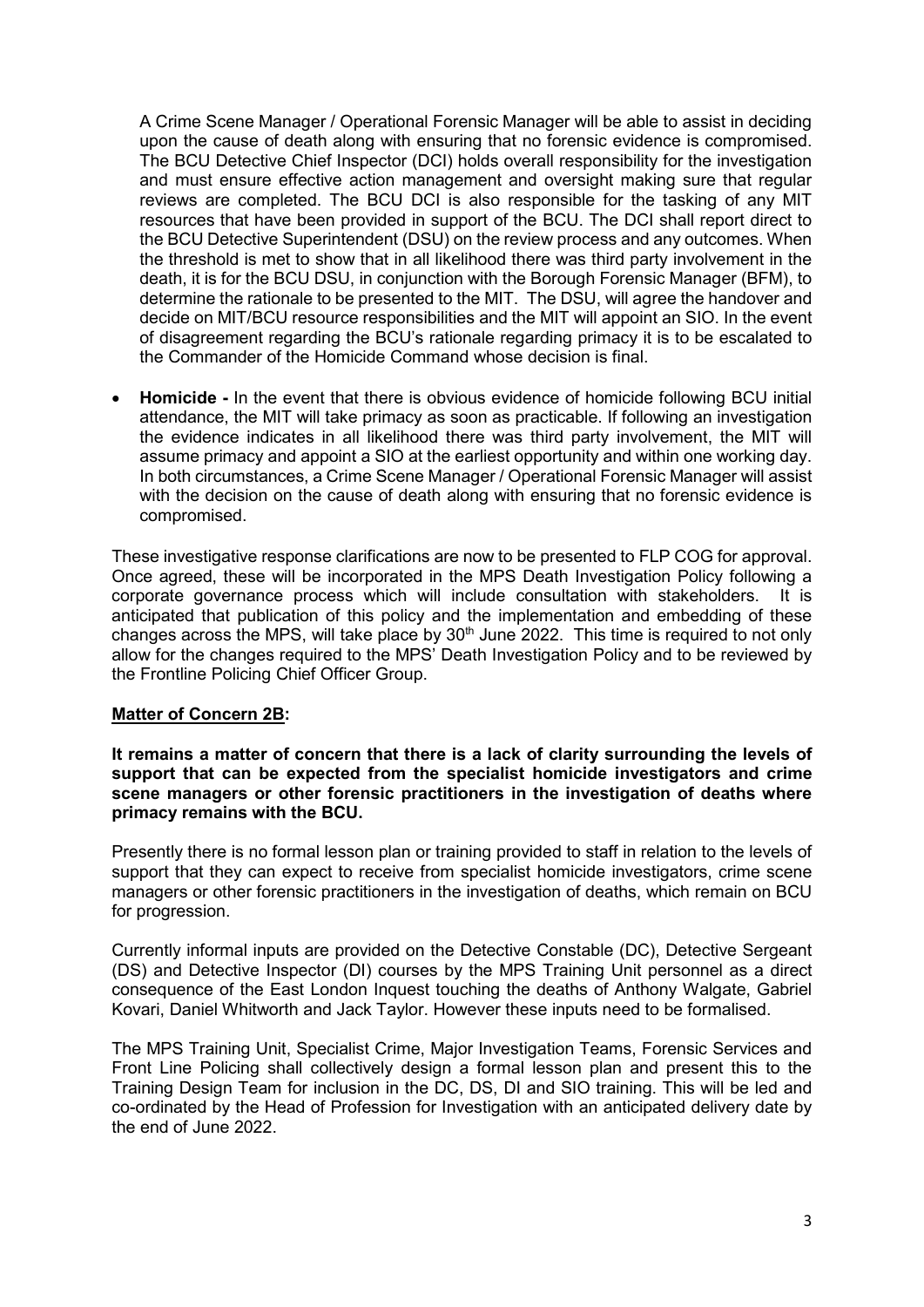# **Topic 3: Leadership**

# **Matter of Concern 3A**:

**It is a matter of concern that despite the regularly refreshed training that is now in place for detective sergeants and detective inspectors, and the additional leadership training in which the MPS has invested, a lack of ownership and responsibility for the investigations of unexplained deaths may persist in officers who are supposed to be leading investigations into unexplained deaths.**

The MIT/BCU working group has agreed and set out clear guidelines detailing the responsibilities that officers of different ranks have in death investigations. This should leave them in no doubt as to their responsibilities and those of their colleagues. They are as follows:

- **Unexpected death - investigated and not suspicious -** The attending uniformed officers, supported by BCU DC and/or DS, have responsibility to complete an initial investigation. It is the responsibility of the Duty Officer to ensure that a coroner's report is completed. The Duty Officer has overall responsibility for the investigations ensuring actions are effectively completed and timely reviews conducted. Where appropriate, the Duty Officer must liaise with Forensic Services who are responsible for the retrieval and recovery of forensic material and evidentially recording the scene. The Duty Officer is responsible for ensuring that the report to the Coroner is completed to a satisfactory standard and is submitted in accordance with policy and local guidance.
- **Unexpected death - under investigation -** The BCU shall appoint a SIO which shall be at a minimum rank of Detective Inspector. However, it is the BCU DCI that has overall responsibility for the investigations ensuring actions are effectively completed and timely reviews conducted. Additionally, the BCU DCI is also responsible for responding to the HAT return and managing MIT resources should they be provided. It is of note that all HAT returns must record the details of the appointed SIO prior to submission and set out in detail the working hypothesis providing clarity for all.

It is the responsibility of the SIO to ensure that Forensic Services attend the scene. Forensic Services are responsible for the retrieval, recovery and recording of forensic material, maintaining integrity and continuity of exhibits and ensuring that they are submitted in alignment with an agreed forensic strategy. A Crime Scene Manager or Operational Forensic Manager (CSM / OFM) will assist in deciding upon the cause of death as well as ensuring that no forensic evidence is compromised. Where evidence indicates in all likelihood third party involvement, it is the BCU DSU, in liaison with the Borough Forensic Manager that determines the rationale and presents this to the MIT DSU. The MIT DSU is to agree the handover and decides on allocation of MIT/BCU resource responsibilities. A MIT SIO will be appointed. In the event of a disagreement, the Commander for Homicide has the final decision.

• **Homicide -** The MIT SIO is appointed as soon as practicable. A CSM/OFM will attend the scene and assist in deciding upon the cause of death as well as ensuring that no forensic evidence is compromised.

As previously stated in Matter of Concern 2A, these investigative oversight and governance clarifications are now to be presented to FLP Chief Officer Group for approval. Once approved, the policy change will be instigated and the MPS will embed these changes across the whole organisation by 30<sup>th</sup> June 2022. Additionally directions in relation to leadership responsibility in investigation shall be added to the DS and DI course curriculum. This shall also be achieved by the end of June 2022.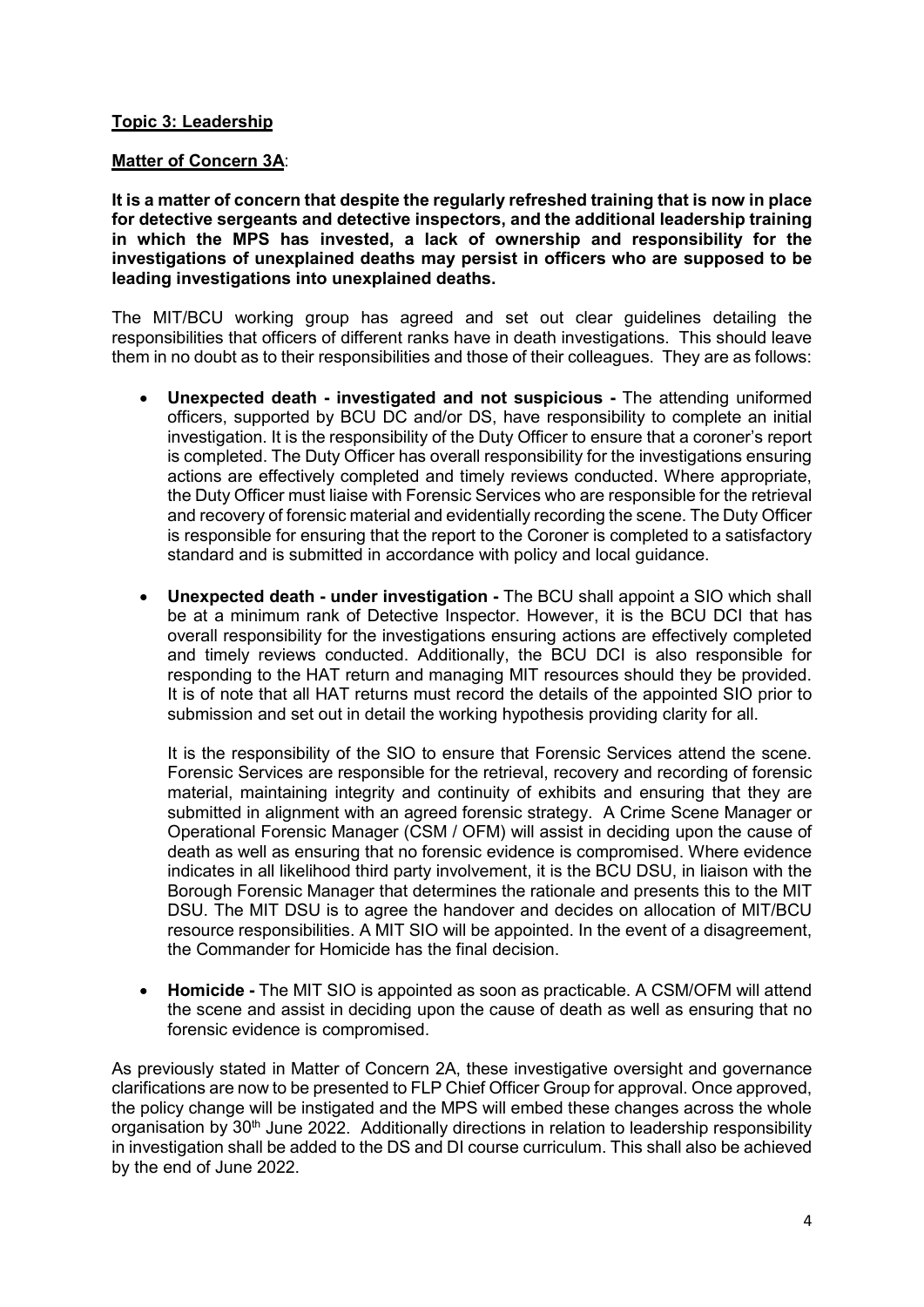# **Matter of Concern 3B:**

## **A matter of concern that the SCRG, which DAC Cundy commended as an asset to assist in the process of review of complex investigations is not, in practice, accessible and/or properly understood as a resource.**

### **The work of the Specialist Crime Review Group**

The Specialist Crime Review Group (SCRG) is a department with highly experienced serving officers and retired detectives who provide an independent review function for the MPS in order to comply with legislation and policy.

The SCRG provide assistance both in person (rapid review meetings) and written responses supporting local BCUs. Their assistance is often used for cases involving statutory reviews including, Child Safeguarding Practice Reviews (CSPRs), Domestic Homicide Reviews (DHRs), Safeguarding Adult Reviews (SARs) and Multi-Agency Public Protection Arrangement Serious Case Reviews (MAPPA SCRs).

They also provide a review function for non-statutory major crime reviews in accordance with the Major Crime Investigation Manual (MCIM), including 28 day homicide and cold case reviews. The SCRG also supports local investigations through the completion of critical incident reviews as well as bespoke reviews for some complex investigations.

In addition to Non-Statutory and Statutory Reviews, the SCRG offer support to SIOs that need advice and guidance through the provision of 'peer meetings'. The SCRG will contact the SIO in the case of all homicides at 7-10 days to determine if a Peer Meeting would be beneficial. The decision taken will be documented following the SCRG Tasking Meeting. It should be noted that a Peer Meeting is not a review of the case, it is to assist the SIO in developing lines of enquiry.

The SCRG also have a number of 'tactical advisors' available who can assist and provide advice to officers in relation to any investigation (i.e. investigations into Honour Based Abuse).

A Manual of Guidance is available to all officers regarding the work and responsibilities of the SCRG, but may be of particular interest to SIOs, Public Protection DSUs, Review Officers (RO), their managers and staff, and its aim is to provide guidance for the continuous review of homicide, statutory reviews, critical incidents and other serious crime.

The SCRG capture and disseminate good practice from major enquiries and reflect learning from corporate experience. They will ensure continuous improvement in the investigation and management of major crime and other critical issues within the MPS.

### **Visibility of the work of the SCRG**

The MPS internal website provides clear information to all officers and police staff in relation to who the SCRG are, what they can do and how they can help.

Any organisational learning identified from reviews is shared quarterly with the MPS Organisational Learning Board. Recommendations cover all aspects of policing and not just Homicide and Public Protection. Any organisational learning or good practice is shared via a six monthly newsletter circulated to all MPS Homicide SIOs, Public Protection Superintendents, and Investigation Superintendents on local BCUs for wider dissemination amongst their teams. In addition to this, the MPS provide bi-annual training days for Homicide SIOs and Public Protection Superintendents which relate specifically to homicides and statutory reviews.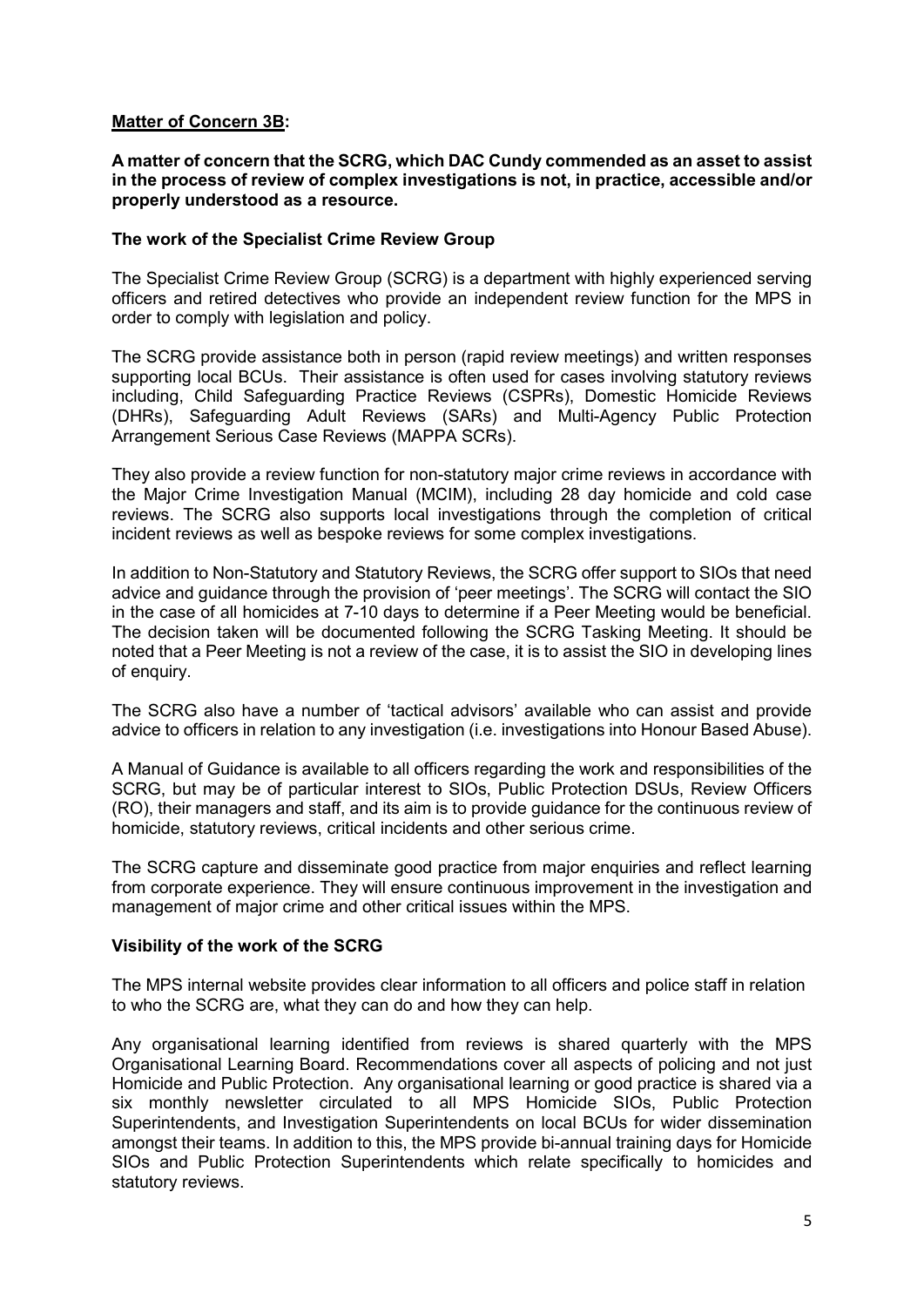The SCRG provide a presentation on the Homicide Induction Course. This is for Detective Constables and Detective Sergeants joining the Homicide Command to make them aware of the work of the SCRG. They provide input on the SIO course, which is attended by Detective Inspectors and ranks above from BCU and Specialist Crime departments, who will perform the SIO function within the MPS.

Of note, are the comments made by Her Majesty's Inspectorate of Constabulary and Fire and Rescue Service (HMICFRS) following an inspection of the MPS's response to a review of its investigations into allegations of non-recent sexual abuse by prominent people (the 'Henriques report') which was published on 13 March 2020.

HMICFRS's view of the MPS in response to the Henriques recommendation 24 was:

*"We found then that the SCRG had worked hard over the previous 12 months to promote its services, taking part in relevant senior detective meetings, and giving inputs on courses….. senior detectives were well aware of the SCRG. It was also pleasing to find a good level of awareness at BCU sergeant and inspector levels."* 

Between January 2013 and January 2022, the SCRG has supported the work of BCUs by conducting statutory and non-statutory reviews into the following areas:

# **Statutory reviews**

- 198 Domestic Homicide reviews (DHRs)
- 72 Safeguarding adult reviews (SARs)
- 210 Serious Case Reviews (now Child Safeguarding Practice reviews CSPR)
- 87 'rapid reviews' (conducted prior to formal adoption of a CSPR)
- Since 2016 we have conducted 11 Multi-Agency Public Protection Arrangement (MAPPA) Serious Case Reviews (MAPPA SCRs)

### **Non-statutory reviews**

- 60 Critical Incident reviews.
- Since 2016 we have conducted 260 missing person reviews after a missing person has be found deceased.
- Since 2020 we have conducted 101 Homicides within a Domestic Setting reviews in response to concerns regarding domestic abuse during the pandemic.

Moving forward, in order to continue raising awareness of the SCRG and what they can do to support BCU officers, they will also:

- 1. Give presentations annually regarding the work of the SCRG to both Public Protection and Investigation Superintendents at one of their monthly meetings chaired by the respective heads of profession.
- 2. Members of the SCRG will ask to attend Senior Leadership Team (SLT) meetings on each of the 12 BCUs and give presentations to the respective SLTs in relation to who the SCRG are and what they can do to support the work of the BCUs.
- 3. Look to share its newsletter with all Professionalising Investigation Programme 3 (PIP3) SIOs, not just those working on Homicide or BCU Public Protection and Investigation Superintendents.
- 4. Develop an open SharePoint channel where information regarding the work of the SCRG can be updated and shared across the MPS.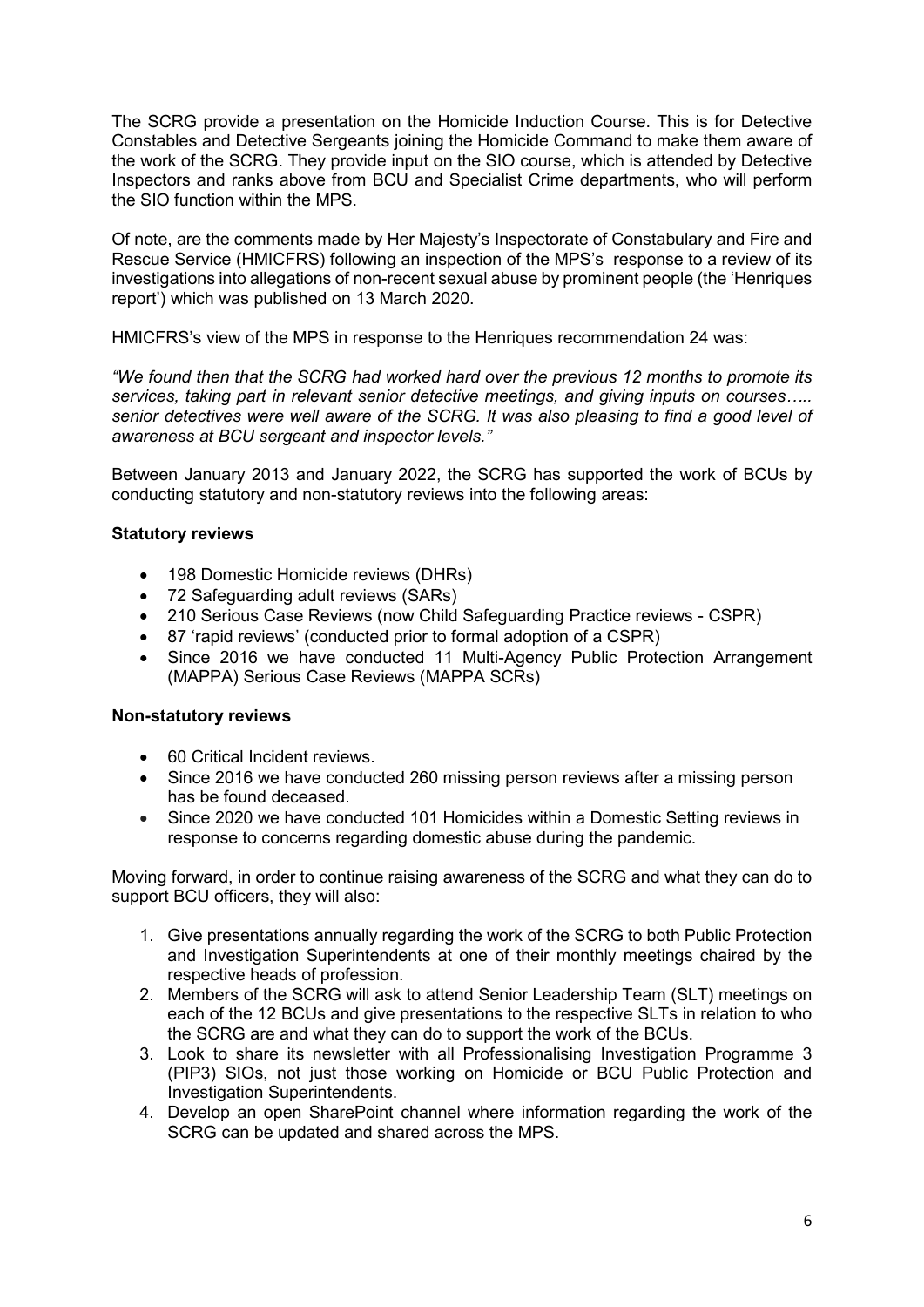It is envisaged that the SCRG will attend the Superintendent meetings, share its newsletter with all SIOs, and develop its SharePoint channel within the next three months, and attend all SLTs within the next six months (dependent on the BCU availability).

In conclusion, whilst the SCRG are known widely to both homicide SIOs and Public Protection Superintendents, with this further activity the work of the SCRG will become more widely known across the MPS.

## **Topic 4: Use of the CRIS / new CONNECT system**

## **Matter of Concern 4A:**

**A matter of concern that whatever the system, CRIS or CONNECT, officers may not record lines of investigation, actions and outcomes, and**

## **Matter of Concern 4B:**

**A matter of concern is that the CRIS was closed by supervising officers without any review of whether the actions had been completed or any critical assessment at detective sergeant level or detective inspector level of whether the investigation had established that the death was non-suspicious.**

The existing MPS Crime Report Information System (CRIS) has functionality that allows supervisors to issue key actions and track progress against an investigation. Already used extensively within criminal investigations, it will need to extend to Crime Related Incidents (CRI), also recorded on CRIS, used as a means of recording unexpected death investigations, and will allow key inquiries and forensic submissions to be tracked and progress reviewed.

As part of a forthcoming revision of the existing MPS Death Investigation Policy, stricter guidance will be introduced which will mandate tighter governance around those investigations classed as 'unexpected death – under investigation'. The Head of Profession for Investigation will ensure that this includes the following:

- Cascade policy changes throughout Front Line Policing.
- Reiterate the requirement for the investigative strategy to be clearly set out.
- Focus on supervision and forensic manager guidance and oversight.
- Importance of recording follow-up actions to HAT advice.
- Use of crime investigation action tracking.
- Embedding local (BCU) governance to track progress at both tactical and strategic level, providing confidence in case progression or closure.
- Initial dip sampling to share good practice and highlight areas for improvement.
- A lesson will be added to the DS and DI course curriculum emphasising the importance of reviewing and signing of actions as complete. This shall be achieved by the end of June 2022.

These approaches will take account of the future Connect IT system changes anticipated to take place in 2023.

In response to the Coroner's observations of concern which are not subject of the Paragraph 28 Report on Action to Prevent Future Deaths, the MPS provides the following response: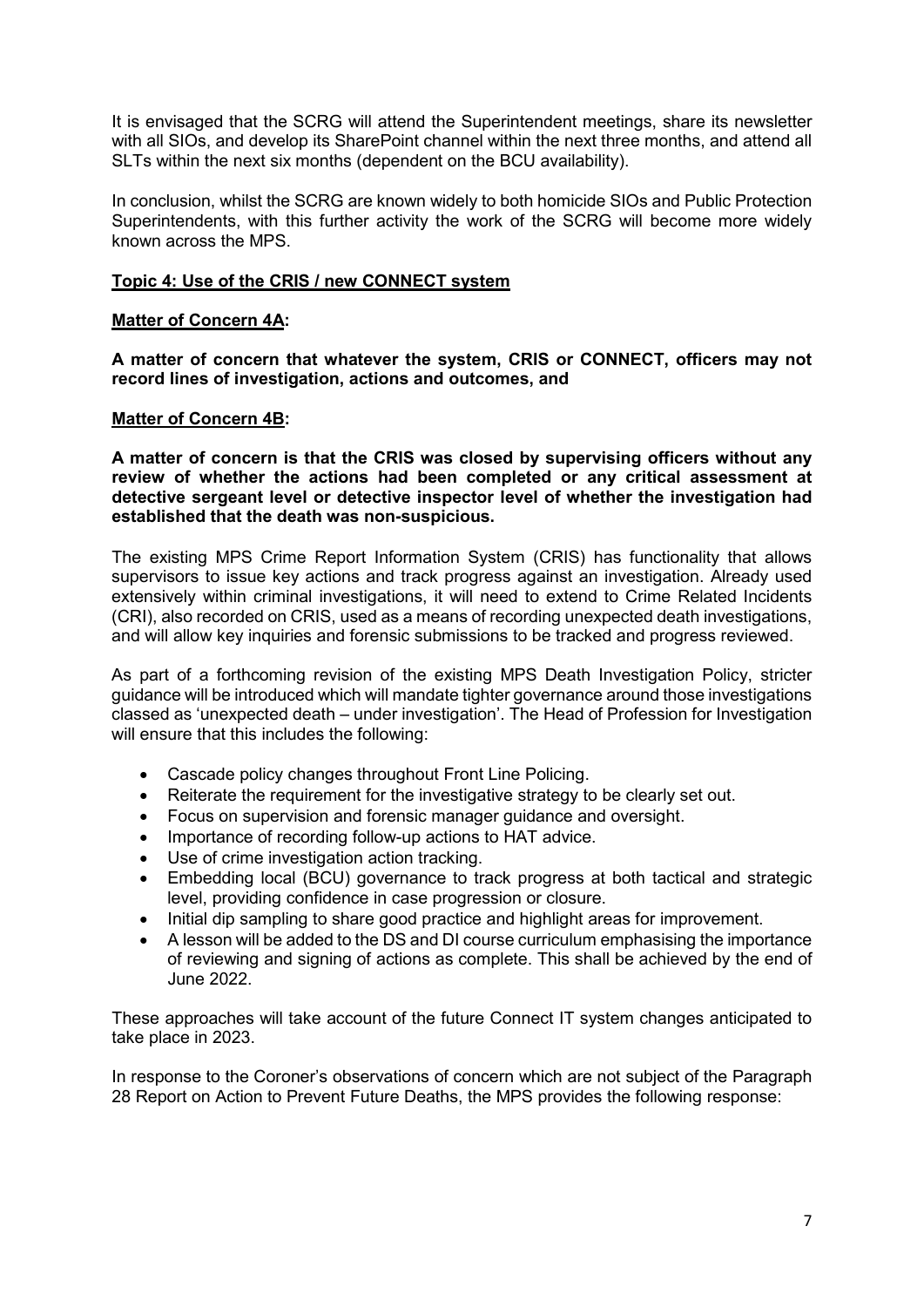# **Topics 6: Death messages and Coroners' observations**

The delivery of a death message is undoubtedly one of the most difficult tasks that a police officer is asked to do and is the most devastating news that a family will receive. It is therefore vitally important that police officers are able to do this difficult task with sensitivity and have received guidance in how best to prepare.

# **Training**

All new police officer recruits receive two sessions in relation to sudden death and delivery of a death message. These sessions fall under the Policing Education Qualification Framework:

- a. Dealing with a sudden Death session number PU0054.
- b. Bereavement Messages session number PU0140.

All officers who attend a Family Liaison Officer (FLO) course receive a lesson on delivery of a death message. The lesson lasts approximately one hour and takes the learner through a series of steps, culminating in a role play of delivery of the death message.

In the MPS, eligibility to attend a FLO course comes with detective status, or working on the Road Transport Policing Command, subsequently limiting the number of officers who can receive this training. It is worthy of note that there are 735 FLOs in the MPS across all areas of policing.

## **Guidance on the MPS Internal Website**

Apart from the training mentioned above which pertains to all sudden deaths, there is additional guidance on the MPS intranet which is contained within the MPS Death Investigation Policy. The guidance is specific to the MPS COVID response and contains advice for the delivery of death messages.

The MPS has produced a leaflet entitled 'Bereavement Information' which provides information surrounding roles and responsibilities and support agencies following notification of a death. This leaflet is to be left with bereaved families and provides them with details of the officer delivering the death message. The leaflet is easily accessed on the MPS intranet.

The MPS Family Liaison Policy and MPS Death Investigation Policy signpost officers to the Death Notification Advice line which is a resource for MPS officers and Army personnel who are delivering the death message and require advice.

# **Additional Steps**

Following a review of this area, the steps set out below shall be undertaken to enhance access to literature, understanding of the complexities of delivering a death message and achieve consistency of learning:

- Ensuring that the learning delivered within the FLO course incorporates College of Policing approved training packages, 'Dealing with a Sudden Death – session number PU0054' and 'Bereavement Messages – session number PU0140'.
- Enhancing the guidance and advice on the delivery of death messages found within the MPS Death Investigation Policy making it applicable to all deaths.
- Publication MPS wide of the existence of the Death Notification Advice Line telephone number.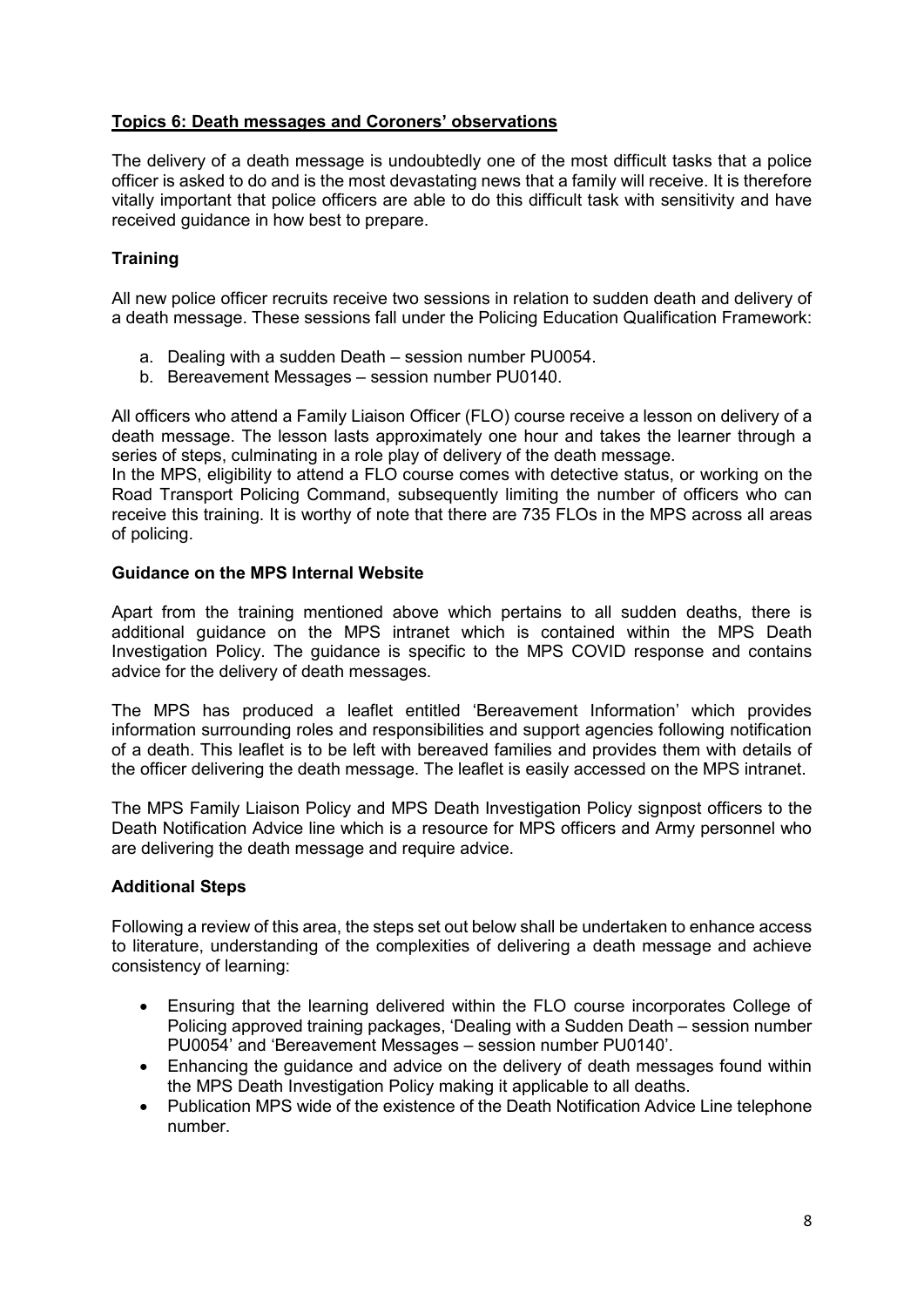The implementation of the above progressive steps will be co-ordinated by the Family Liaison and Disaster Management Team with an anticipated delivery date in August 2022.

# **Topic 7:**

## **In the 2015 inquests, the previous Coroner recorded open verdicts and did not rule out third party involvement. Despite this, there was no further investigation by the officers.**

Presently there is no formal process for a coroner to raise concerns about an investigation. It is currently an informal process depending on the coroner being aware of who is acting as the investigating officer before the inquest, which is not always the case.

The MPS Directorate of Professional Standards (DPS), Specialist Crime, Major Investigation Teams and Front Line Policing will collaborate to provide a formal process for the Coroner to raise concerns about an investigation and how these will be actioned. The Directorate of Professional Standards Inquest Team will implement a standard process for coordinating the response to any concerns or actions required by the Coroner during or at the conclusion of an Inquest. This will be incorporated within the Death Investigation Policy and communicated to all investigators by the end of June 2022.

# **Areas of learning identified by the MPS**

In addition to the above matters of concern and observations raised within the Paragraph 28 Report on Action to Prevent Future Deaths, the MPS identified a number of areas of learning were identified during the inquests and took immediate action to address them. They are detailed below.

## **Commander CPIE to carry out a review on the effectiveness of the practice of engagement by LGBT+ advisors across a number of types of cases pan-London.**

letter of 10<sup>th</sup> December 2021 mentioned the review of the role of LGBT+ Advisors. The MPS recognises the need for this as a result of both the East London Inquests and the IOPC investigation into how the MPS investigated these tragic murders. We have also listened to our LGBT+ Independent Advisory Group (and feedback from other community members) who are keen to help the MPS consider how this role could evolve to provide a better service. The MPS has outlined our approach to the IOPC which includes broad consultation to understand the needs and expectations of London's LGBT+ communities. There are a number of elements that will need to be explored including responsibilities for community engagement, support for victims, provision of advice to MPS colleagues (e.g. investigators, leaders and neighbourhood policing), reviewing processes and how this is resourced, supervised and performance managed. This will ensure we have an agreed, consistent LGBT+ Advisor model across London.

We have already informed our existing LGBT+ Advisors that this review is happening and have consulted our internal LGBT+ Network (staff support association) who support this approach. Governance will be provided through the LGBT+ Organisational Improvement Working Group which agreed this project commences at its most recent meeting in February 2022.

### **Provision of information on how MetInsights work for the Coroner**

Our response to this learning was provided in letter dated 10<sup>th</sup> December 2021. For ease of reference our response was: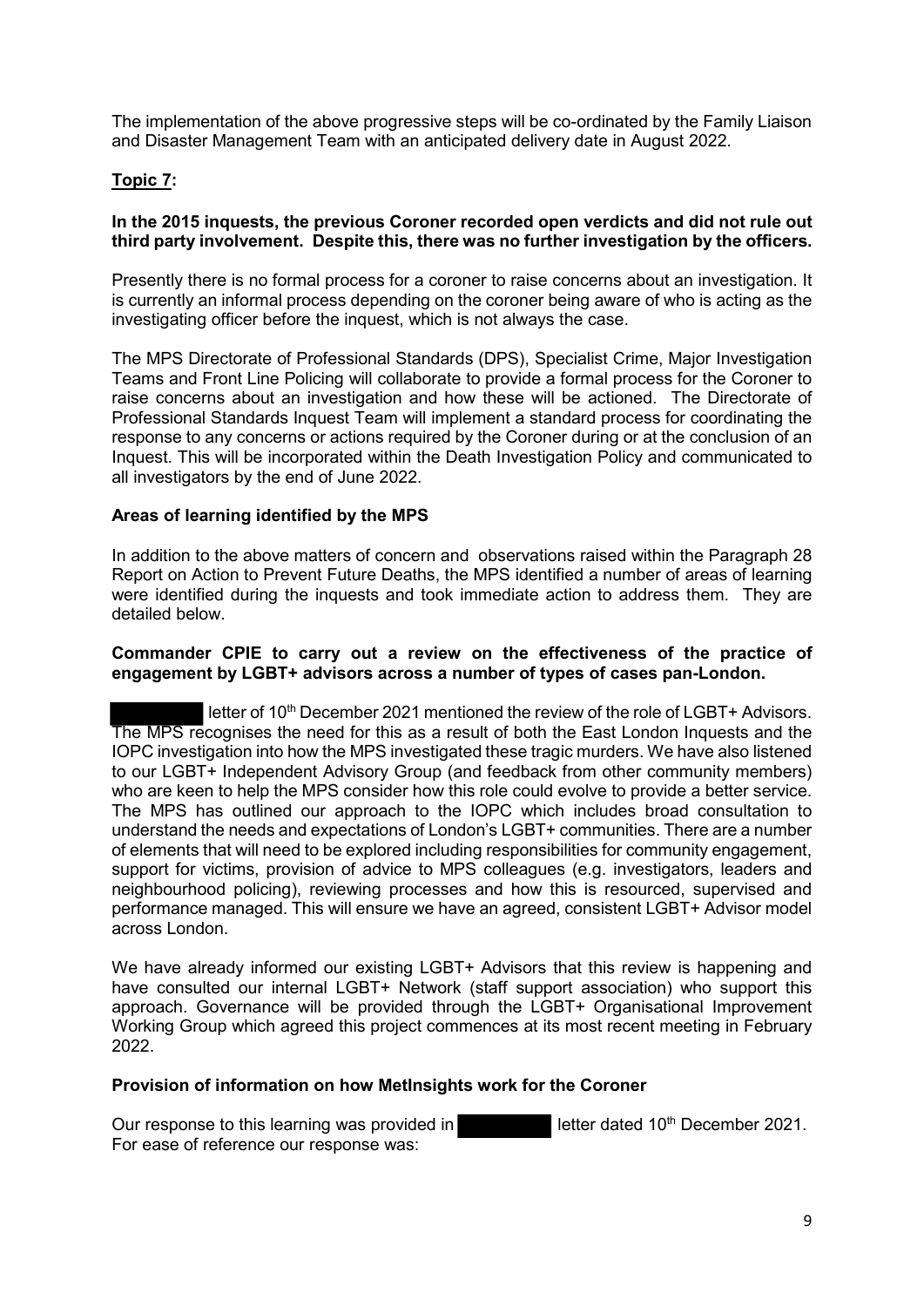- 6. *Data analytics tool called MetInsights has been developed that can bring together information from a number of different systems and enable local intelligence teams to identify potential links and crossovers (19 Nov, pp. 154/23-155/7).*
- *7. MetInsights can extract and present information from the CRIS, MERLIN and EMWS platforms. It assists in processing, manipulating and presenting data in a quick and user-friendly manner. Data can be obtained showing crimes in certain categories or areas.*
- *8. For example, a user can request data on a particular crime type in a given area, or produce a map showing all reported unexplained deaths in a given area. Once the personal data function is enabled (this element has been approved and is in process of being implemented), further filtering will be possible, for example, filtering for age. Hotspots, repeat venues or certain trends should be easily identifiable, prompting the user to investigate further.*
- *9. The Pinboard function enables searches to be brought together, creating dashboards which can reveal trends and risks, enabling a user to identify issues which they may not have otherwise seen. Being able to map and interrogate three datasets adds significant value to the MPS' ability to identify patterns in offending and potential links between investigations.*
- *10. MetInsights is in operational use. Training sessions are provided to users along with online training tools for self-learning. There are currently approximately 7,000 registered users and 500-600 active users per month.*

## **Urgent review of the Detective Sergeant and Detective Inspector training on the role and expectation at a Special Post Mortem – briefing to pathologist and recording and understanding immediate findings and considerations.**

Detective Sergeants and Detective Inspectors' training on the role and expectation at a Special Post Mortem, which encompasses briefing a pathologist and recording and understanding immediate findings and considerations, has been designed and added to the Detective Sergeants and Senior Investigating Officers' course syllabus. The course commenced in January 2022.

### **Review of Death Investigation Policy and associated guidance on police attendance at Coronial Inquest, role and responsibilities of officer in attendance and expectations on the capture of any comments/findings by the Coroner and police response and subsequent action.**

The MPS Death Investigation policy is being amended to direct that all recommendations made by a pathologist during a post-mortem/verbal debrief are documented, fed back to the investigating officers and recorded on the investigation record. The policy will also be amended to direct that an Investigating Officer must record within a Decision Log and/ or CRIS report the rationale for not following a pathologist's recommendation.

Additionally, definitions of death investigations are being re-written to simplify and embed a structured investigative approach and detail the appropriate responses required by front line officers to each classification. The actions required by supervisors will also be defined. The Death Investigation Policy will be amended to inform officers once the definitions are defined.

The policy will include a direction to utilise ADR screens of the investigation report to document and manage Actions, Decisions and Reviews.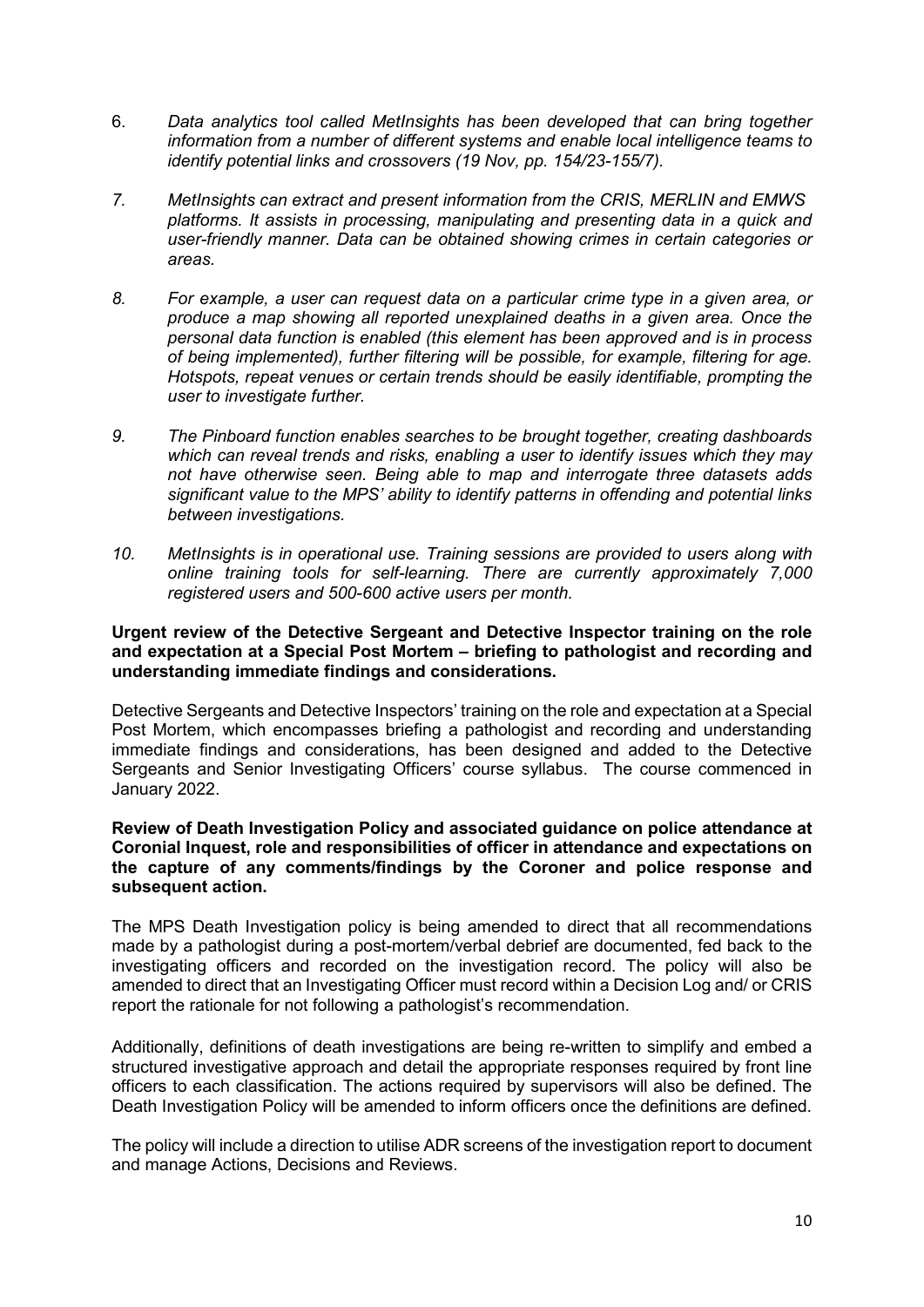Officers from Specialist Crime attend all suspicious death Special Post Mortems (SPM), together with colleagues from Basic Command Unit Criminal Investigation Departments (CID). A Crime Scene Manager will also attend, together with a photographer.

A briefing will be provided to the pathologist of the circumstances known of the death, together with any relevant exhibits, for example, weapons suspected to have been used and photographs. At the conclusion of the SPM a debrief is held between all parties so that the pathologist can provide an update on the cause of death, any specific issues and direct further work be conducted, for example, examination of specific body parts/organs and toxicology.

Where the cause of death is established to be non-suspicious or unexplained pending further analysis e.g. histology/ bloods, and primacy of investigation remains with the BCU, the Specialist Crime officers will provide the BCU's CID investigators with an updated HAT report describing actions required to progress the investigation.

The CID officers would be expected to transpose the action plan onto the CRIS report either within the body of the details of the investigation screen ("DETS") or best practice would be to utilise the Action, Decision and Review screens ("ADR").

In the case of a standard post mortem, any commentary of the pathologist would be communicated via the Coroner's Officer to a BCU's investigating officer. This may include a decision by the Coroner that a SPM is now required to satisfy the need to give a cause of death and identify any suspicious circumstances. At this point that advice must be sought from Special Crime Major Investigation Team officers, who would attend as above.

Again, the CID officers are expected to transpose any comments or recommendations from the pathologist during the standard Post Mortem onto the CRIS report. This would be within the body of the DETS screen or best practice would be to utilise the Action, Decision and Review screens (ADR).

The CRIS system requires that the ADR screens are reviewed by a supervising officer so adequate management of investigations is imposed recognising the serious nature of death investigation and ensuring the correct rationale is used when not completing an action or prioritising the completion of actions due to resourcing constraints. A supervising officer should review all investigations to ensure valid decisions are made and professional curiosity is exercised to explore all lines of enquiry.

Any decision not to follow the recommendations of the pathologist should be recorded on the CRIS investigation report with a rationale.

These changes to policy will be communicated via PIP2, PIP3 and PIP3 (Professionalism Investigation Programme) Continued Professional Development inputs and via the MPS internal website.

It is proposed a new "N" code will be introduced to classify death investigations on the CRIS system which are not classified as murder but require further investigation to clarify the circumstances. This will allow for analysis of cases under investigation and support the investigation and supervision protocol described above. Introduction of the "N" code CRIS classification will be subject to a national paper submitted to the NPCC Homicide Lead.

Forensic guidance is provided as a training input to all investigator training courses for PIP2, PIP3 and PIP4 accredited officers. This includes an input on SPM attendance, the briefing of pathologist, the SPM procedure, debrief and actions post SPM. The courses are led by an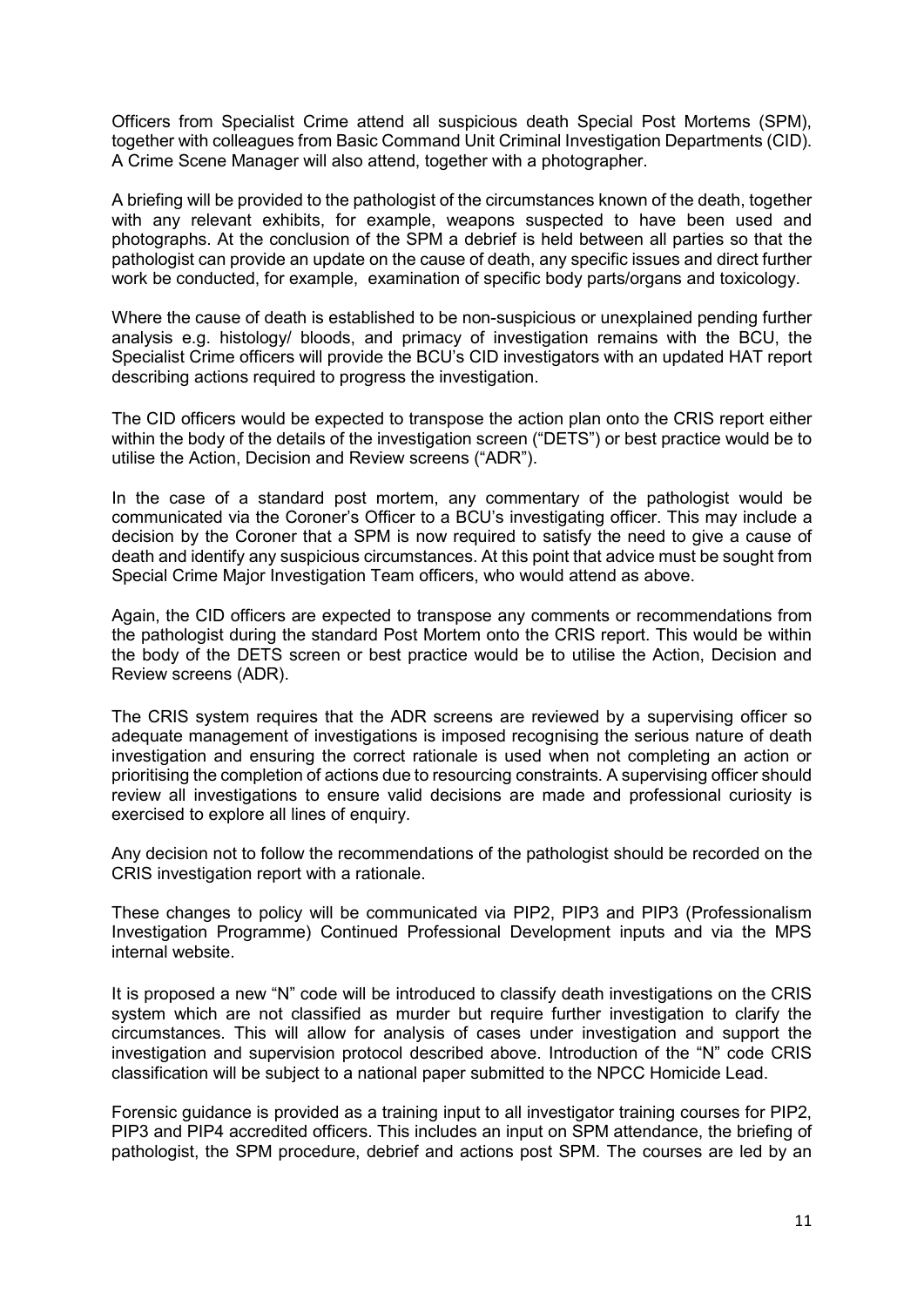experienced SIO and there is an input on HAT returns and the expectation on supervisors to record and act on advice.

The amended Death Investigation Policy will be published in three months (by 30th April 2022) via the MPS intranet. This work is being undertaken by MPS Continuous Improvement Team on behalf of NPCC Professional Lead for Investigations.

There is no current formal process for a coroner to raise concerns about an investigation. It is currently an informal process depending on the coroner being aware of who is acting as the investigating officer before the inquest, which is not always the case.

As stated in our response to point 2 of your PFD report, the MPS Directorate of Professional Standards (DPS), Specialist Crime, Major Investigation Teams and Front Line Policing will collaborate to provide a formal process for the Coroner to raise concerns about an investigation and how these will be actioned. The Directorate of Professional Standards Inquest Team will implement a standard process for coordinating the response to any concerns or actions required by the Coroner during or at the conclusion of an Inquest. This will be incorporated within the Death Investigation Policy and communicated to all investigators by the end of June 2022.

## **Review of the wording in the Death Investigation Policy sections in relation to Family Liaison and the wording used, and**

## **Review of FLO and Death Investigation Policy and the use of the term 'next of kin' for family contact.**

The MPS Death Investigation Policy has been reviewed and the phrase "traditional" has now been removed with the wording now consistent with the College of Policing's Investigation Authorised Professional Practice (Chapter 7). It now reads: *"in this context, the word 'family' includes partners, parents, siblings, children, guardians and others who may not be related but who have a direct and close relationship with the victim."*

On 18th December 2021, the MPS Death Investigation Policy was amended under "Contact with family of the deceased / Next of Kin (NoK") to include contact with family **and/or** next of kin, and has adopted the definition of family as stated in the College of Policing's Investigation Authorised Professional Practice (Chapter 7). The definition of family now includes partners and "others who may not be related, but have a direct and close relationship with the victim". Reference is already made to the College of Policing's Investigation APP in the Family Liaison Policy where family is defined as above.

# **Review of the practice guidance and oversight of completing and signing-off action in Connect Investigation**

The response we provided in  $\blacksquare$  letter dated 10<sup>th</sup> December addresses this learning. For reference our response was:

12. DAC said that the MPS will look at what the CRIS system can do to prevent an officer entering something that is inaccurate such as an action being completed when it has not been *(19 Nov, pp.223/14-224/5).* 

a. On the CRIS, the Action, Review and Decision pages facilitate the recording of actions for an investigator. The result is written on the system and marked as complete to draw it to the attention of the supervisor. Once notified, the supervisor can tick a box to confirm the action is complete.